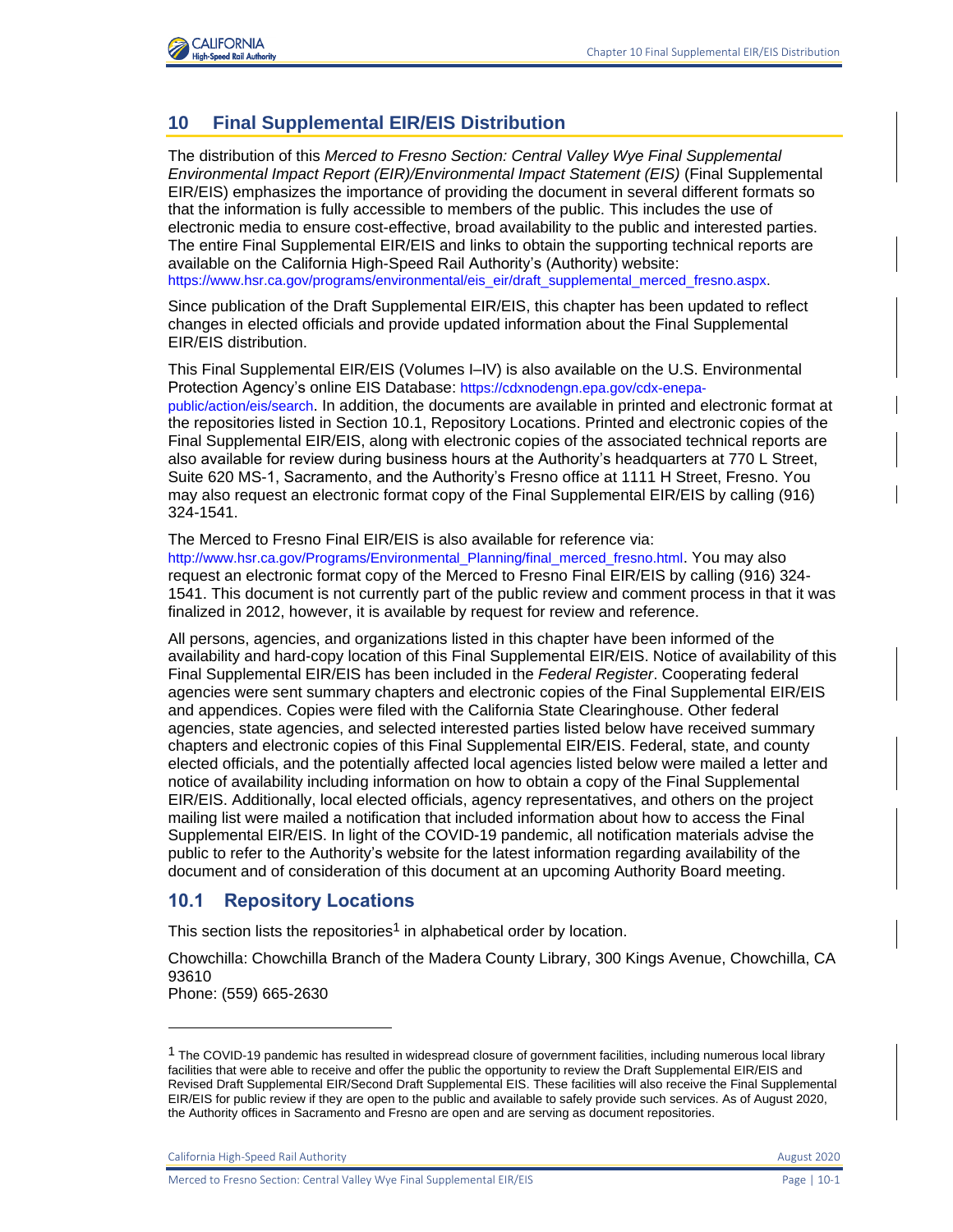Fresno: California High-Speed Rail Authority, 1111 H Street, Fresno, CA 93721 Phone: (559) 445-6776

Madera: Madera County Clerk, 200 W 4th St, Madera, CA 93637, Madera, CA 93637 Phone: (559) 675-7721

Madera: Madera County Library, 121 North G Street, Madera, CA 93637 Phone: (559) 675-7871

Merced: Merced County Clerk, 2222 M Street, Merced, CA 95340 Phone: (209) 385-7627

Merced: Merced County Library, 2100 O Street, Merced, CA 95340 Phone: (209) 385-7643

Sacramento: California High-Speed Rail Authority, 770 L Street, 620 MS-1, Sacramento, CA 95814 Phone: (916) 324-1541

# **10.2 Federal Agencies**

This section lists the federal agencies in alphabetical order.

Advisory Council on Historic Preservation, Executive Director, Washington, DC

Bureau of Indian Affairs, Regional Director, Sacramento, CA

Bureau of Land Management, State Director, Sacramento, CA

Bureau of Reclamation Mid-Pacific Regional Director, Sacramento, CA

Department of Housing and Urban Development, Secretary, Washington, DC

Federal Aviation Administration, Planning and Programming Branch, Supervisor, Capacity Section, Lawndale, CA

Federal Emergency Management Agency, Region 9, Director of External Affairs, Oakland, CA

Federal Highway Administration, Division Administrator, Sacramento, CA

Federal Highway Administration, Environmental Coordinator, Merced, CA

Federal Railroad Administration, Office of Passenger and Freight Programs, Washington, DC

Federal Transit Administration, Office of Planning and Program Development, Director, San Francisco, CA

Federal Transit Administration, Office of Planning and Program Development, Director, Washington, DC

National Oceanic and Atmospheric Administration, National Marine Fisheries Service, Assistant Regional Administrator of Habitat Conservation, Sacramento, CA and Long Beach, CA

Surface Transportation Board, Office of Environmental Analysis, Washington, DC

U.S. Department of Agriculture, Farm Service Agency, California State Executive Director, Davis, CA

U.S. Department of Agriculture, National Resource Conservation Service, State Resource Conservationist, Davis, CA

U.S. Department of Agriculture, Natural Resources Conservation Service, Area III, Fresno, CA

U.S. Department of Agriculture, Office of the Secretary, Washington, DC

U.S. Department of Agriculture, State Soil Scientist, State Resource Conservationist, Davis, CA

U.S. Department of Army, Corps of Engineers, Regulatory Branch, Project Manager, Sacramento District, Sacramento, CA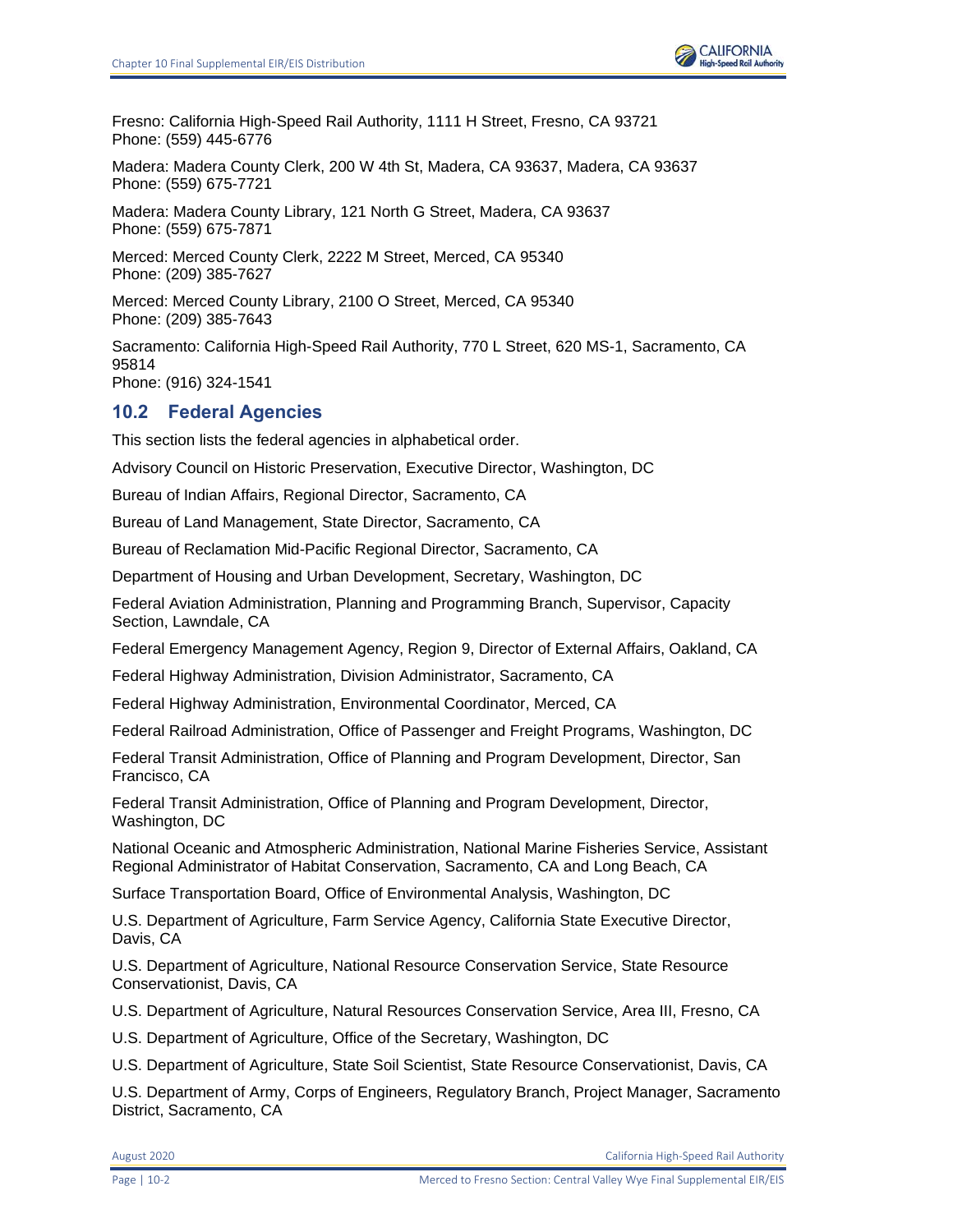

- U.S. Department of Energy, Secretary, Washington, DC
- U.S. Department of Homeland Security, Mather, CA
- U.S. Department of the Interior, Director, Washington, D.C.
- U.S. Department of the Interior, Office of Environmental Policy and Compliance, Washington, DC

U.S. Environmental Protection Agency, Region 9, Regional Administrator, San Francisco, CA and Washington, D.C.

- U.S. Fish and Wildlife Service, Pacific Southwest Region Field Supervisor, Sacramento, CA
- U.S. Fish and Wildlife Service, Regional Director, Sacramento, CA

#### **10.3 State Agencies**

This section lists the state agencies in alphabetical order.

California Air Resources Board, Chairman, Sacramento, CA

California Business, Consumer Services, and Housing Agency, Secretary, Sacramento, CA

California Department of Conservation, Director, Sacramento, CA

California Department of Corrections and Rehabilitation, Environmental Planning Section, Chief, Sacramento, CA

California Department of Fish and Wildlife, Program Coordinator for Environmental Review and Permitting, Sacramento and Regional Manager, Central Region, Fresno, CA

California Department of Housing and Community Development, Director, Sacramento, CA

California Department of Parks and Recreation, Chief of Natural Resources, Sacramento, CA

California Department of Pesticide Regulation, Director, Sacramento, CA

California Department of Toxic Substances Control, Director, Sacramento, CA

California Department of Transportation, Chief Deputy Director, Sacramento, and District Directors from Districts 6, and 10, Sacramento, CA

California Department of Water Resources, Environmental Services Office, Chief, Sacramento, CA

California Environmental Protection Agency, Secretary for Environmental Protection, Sacramento, CA

California Highway Patrol, Central Division Office, Chief, Fresno, CA

California Highway Patrol, Fresno Office, Commander, Fresno, CA

California Highway Patrol, Headquarters, Commissioner, Sacramento, CA

California Highway Patrol, Madera Office, Commander, Madera, CA

California Public Utilities Commission, Rail Safety and Crossing Branch and Energy Division, Staff, San Francisco, CA

California State Lands Commission, Executive Officer, Sacramento, CA

California State Transportation Agency, Secretary, Sacramento, CA

California Transportation Commission, Executive Director, Sacramento, CA

Governor's Office of Planning and Research, State Clearinghouse, Senior Planner, Sacramento, CA

Native American Heritage Commission, Environmental Specialist, Sacramento, CA

California High-Speed Rail Authority **August 2020** 2020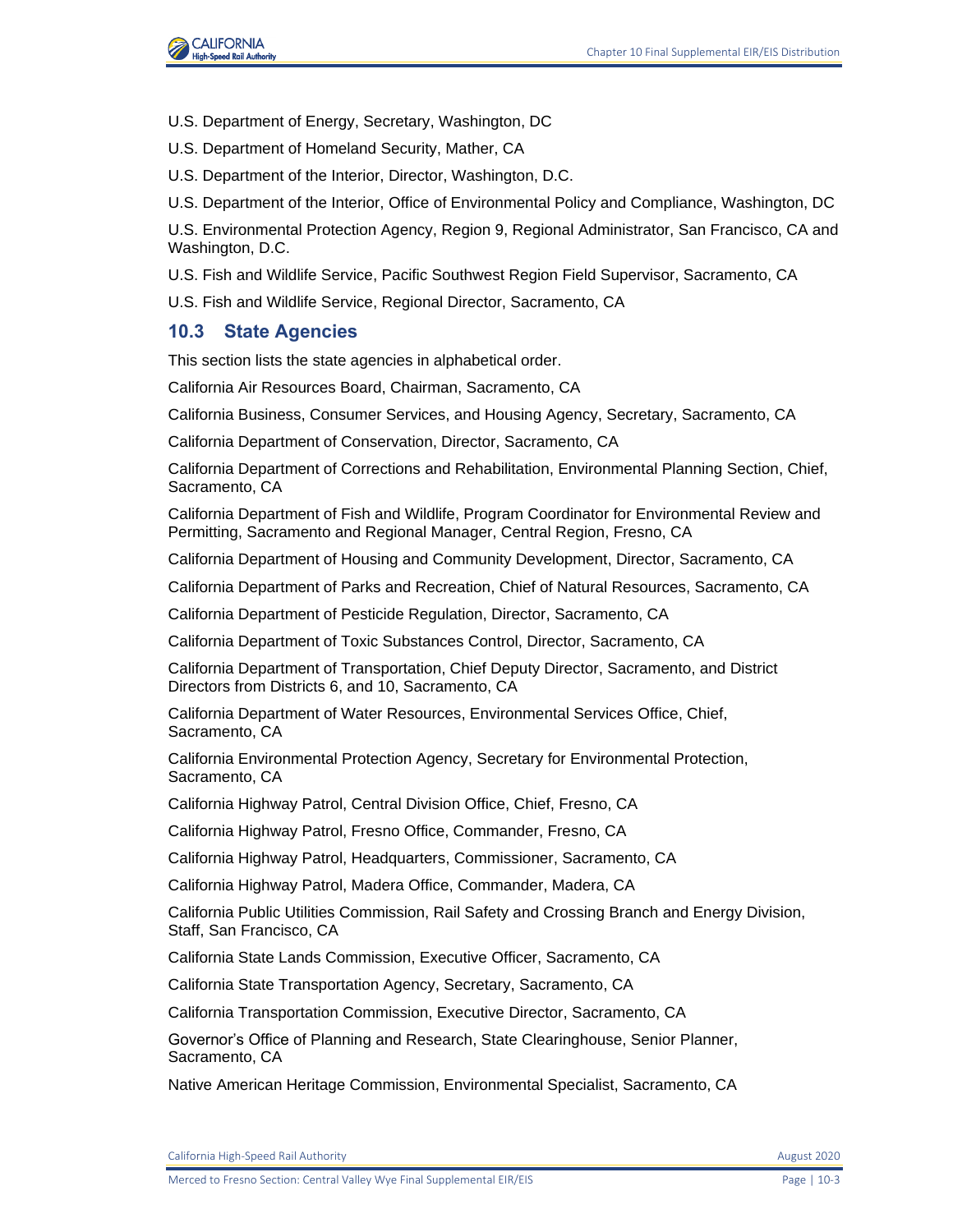State Historic Preservation Officer, State Historian, Sacramento CA

State Water Resources Control Board, Staff, Regulatory Division, Sacramento, CA

## **10.4 Elected Officials**

Other local elected officials not listed below have been notified regarding the availability of the Final Supplemental EIR/EIS.

**10.4.1 Federal Elected Officials**

## **10.4.1.1 U.S. Senators**

The Honorable Dianne Feinstein, U.S. Senate, California The Honorable Kamala Harris, U.S. Senate, California

## **10.4.1.2 U.S. House of Representatives**

The Honorable Nancy Pelosi, Speaker of the House The Honorable Tom McClintock, 4th Congressional District The Honorable Josh Harder, 10th Congressional District The Honorable Jim Costa, 16th Congressional District The Honorable Anna Eshoo, 18th Congressional District The Honorable Zoe Lofgren, 19th Congressional District The Honorable Jim Panetta, 20th Congressional District The Honorable Devin Nunes, 22nd Congressional District

### **10.4.2 State Elected Officials**

## **10.4.2.1 Governor**

The Honorable Gavin Newsom, Governor of California

#### **10.4.2.2 State Senate**

The Honorable Catherine Galgani, 5th Senate District The Honorable Andreas Borgeas, 8th Senate District The Honorable Anna Caballero, 12th Senate District The Honorable Melissa Hurtado, 14th Senate District The Honorable Shannon Grove, 16th Senate District The Honorable Robert Hertzberg, 18th Senate District

## **10.4.2.3 State Assembly**

The Honorable Frank Bigelow, 5th Assembly District The Honorable David Chiu, 17th Assembly District The Honorable Adam Gray, 21st Assembly District The Honorable Joaquin Arambula, 31st Assembly District

# **10.4.3 Regional County Board of Supervisors**

## **10.4.3.1 Madera County**

The Honorable Brett Frazier

August 2020 California High-Speed Rail Authority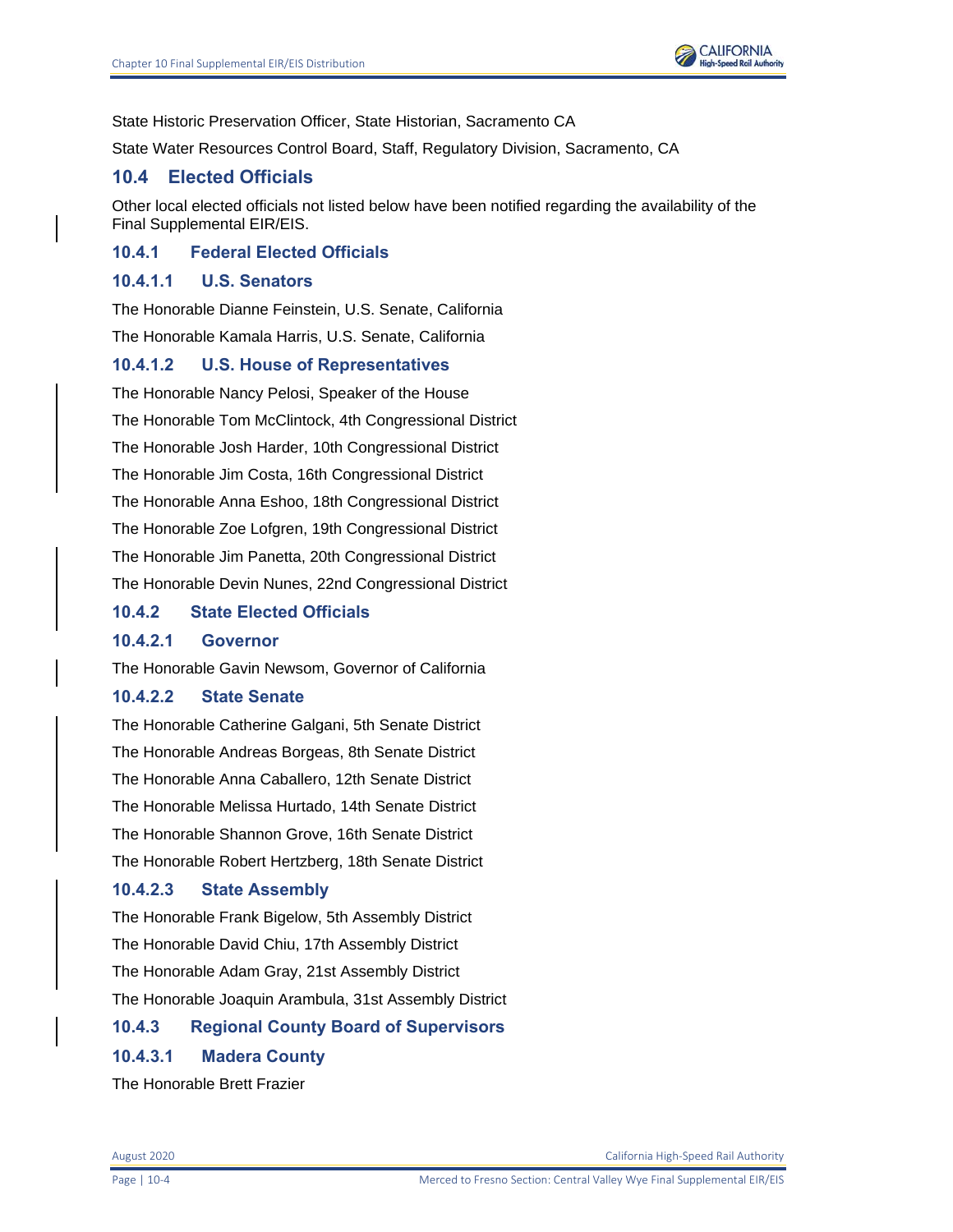

The Honorable Max Rodriguez The Honorable David Rogers The Honorable Tom Wheeler

The Honorable Robert Poythress

### **10.4.3.2 Merced County**

The Honorable Daron McDaniel The Honorable Scott Silveira The Honorable Rodrigo Espinoza The Honorable Lee Lor The Honorable Lloyd Pareira

#### **10.4.3.3 Fresno County**

The Honorable Sal Quintero The Honorable Nathan Magsig The Honorable Ernest Buddy Mendes The Honorable Brian Pacheco The Honorable Steve Brandau

# **10.4.3.4 Stanislaus County**

The Honorable Vito Chiesa The Honorable Jim DeMartini The Honorable Terry Withrow The Honorable Kristin Olsen The Honorable Tom Berryhill

### **10.4.4 Local Government Officials**

#### **10.4.4.1 Mayors**

The Honorable Mayor Waseem Ahmed, Chowchilla The Honorable Mayor Mike Murphy, Merced The Honorable Mayor Andrew Medellin, Madera The Honorable Mayor Michael Van Winkle, Waterford

# **10.4.4.2 City Council Members**

#### **Chowchilla**

The Honorable John Chavez The Honorable Dennis Haworth The Honorable Ray Barragan The Honorable Diana Palmer (Mayor Pro Tem) **Madera** The Honorable Cecelia Foley Gallegos

California High-Speed Rail Authority **August 2020 August 2020**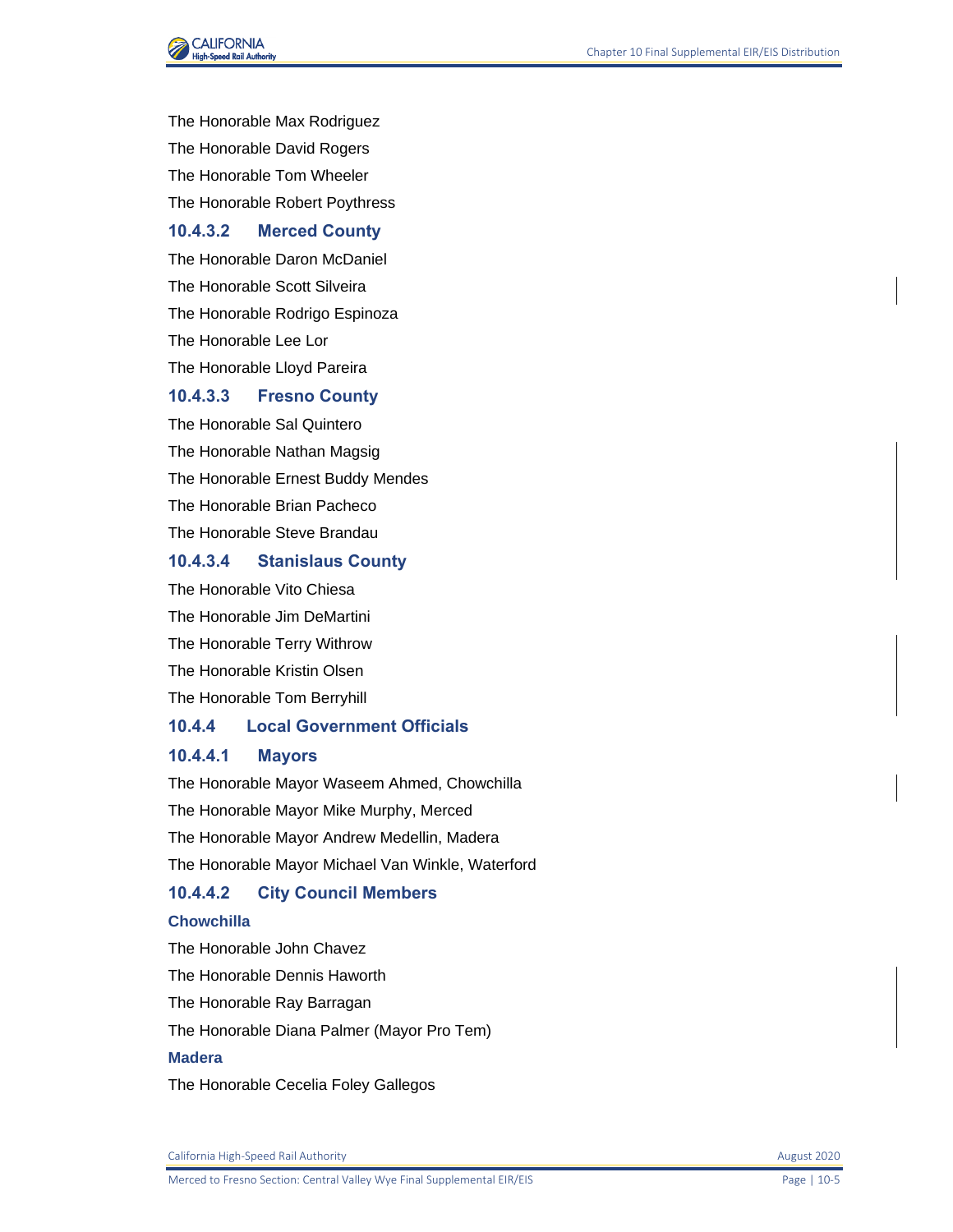

The Honorable Donald E. Holley The Honorable Santos Garcia The Honorable Jose Rodriguez The Honorable Derek Robinson Sr. The Honorable Steve Montes **Merced**

The Honorable Kevin Blake The Honorable Fernando Echeverria The Honorable Anthony Levi Martinez The Honorable Jill McLeod The Honorable Matthew Serratto The Honorable Delray Shelton **Waterford** The Honorable Jose Aldaco

The Honorable Elizabeth Talbott The Honorable Joseph Ewing III The Honorable Thomas Powell

## **10.4.5 Agricultural Commissioners**

Ms. Stephanie "Stevie" McNeill, Madera County Agricultural Commissioner Mr. Milton O'Haire, Stanislaus County Agricultural Commissioner Mr. David A. Robinson, Merced County Agricultural Commissioner Ms. Melissa Cregan, Fresno County Agricultural Commissioner

# **10.5 Regional/Local Agencies**

This section lists the regional and local agencies in alphabetical order. California Transportation Foundation, Sacramento, CA Central California Irrigation District, Los Banos, CA Central Valley Flood Protection Board, Sacramento, CA Central Valley Regional Water Quality Control Board, Fresno, CA Chowchilla Irrigation District, Chowchilla, CA City of Chowchilla, City Administrator and Community Development Manager City of Madera, City Administrator and Planning Department City of Merced, City Manager, Assistant City Manager, and Planning Manager City of Waterford, City Manager and Planning Department Fresno County, Division of Public Works and Planning, Fresno, CA Fresno County, Fire Chief, Sanger, CA Grassland Water District, Los Banos, CA Henry Miller Reclamation District 2131, Dos Palos, CA Lower San Joaquin Levee District, Manager, Dos Palos, CA

August 2020 California High-Speed Rail Authority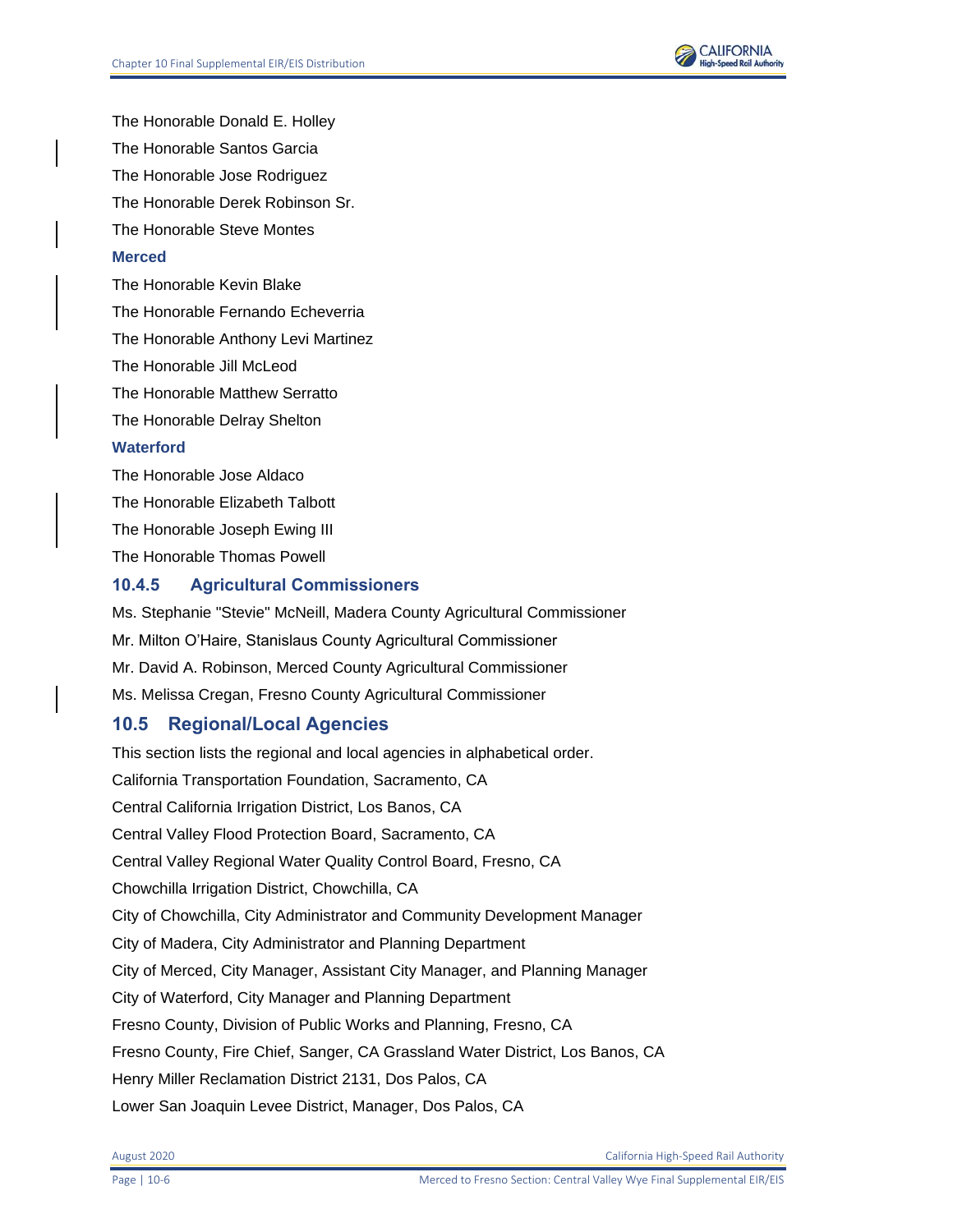

Madera County, Administrative Officer & Resource Management Agency, Madera, CA Madera County, Fire Marshall, Madera, CA Madera County Transportation Commission, Executive Director, Madera, CA Madera Irrigation District, General Manager, Madera, CA Madera Valley Water Company, Madera, CA Merced County Association of Governments, Executive Director, Merced, CA Merced County, Executive Officer and Planning Department, Merced, CA Merced County, Fire Marshall, Atwater, CA Merced Irrigation District, Deputy General Manager, Merced, CA San Joaquin Regional Rail Commission, Chairperson, Stockton, CA San Joaquin River Conservancy, Executive Officer, Fresno, CA San Joaquin Valley Air Pollution Control District, Governing Board Chairperson, Fresno, CA Stanislaus County, Fire Marshall, Modesto, CA Stanislaus County, Planning and Community Development Department, Modesto, CA

## **10.6 Organizations and Businesses**

This section lists organizations and businesses in alphabetical order. California Native Plant Society, Executive Director, Sacramento, CA CertainTeed, Chowchilla, CA Dos Palos Cotton Gin Co-op, Dos Palos, CA Fagundes Dairy, Merced, CA Fagundes Ranches, Chowchilla, CA Fairmead Community and Friends, Madera, CA Fresno County Farm Bureau, Executive Director, Fresno, CA Greenhills Estates, Chowchilla, CA J. Marchini Farms, Le Grand, CA Madera County Farm Bureau, Executive Director, Madera, CA Merced County Farm Bureau, Executive Director, Merced, CA Minturn Nut Company, Le Grand, CA Office of Lee R. Boese, D.D.S., M.S.D., A.B.O. and Lee R. Boese, Jr., D.D.S. Pacific Gas and Electric, Fresno, CA Preserve Our Heritage, Directors, Chowchilla, CA Stanislaus County Farm Bureau, Executive Director, Modesto, CA Union Pacific Railroad, Special Representative, Sacramento, CA Wildlands, Inc., Rocklin, CA

## **10.7 Native American Contacts**

This section lists Native American tribes, councils, or rancheria in alphabetical order. Amah Mutsun Tribal Band of Mission San Juan Bautista

California High-Speed Rail Authority **August 2020** 2020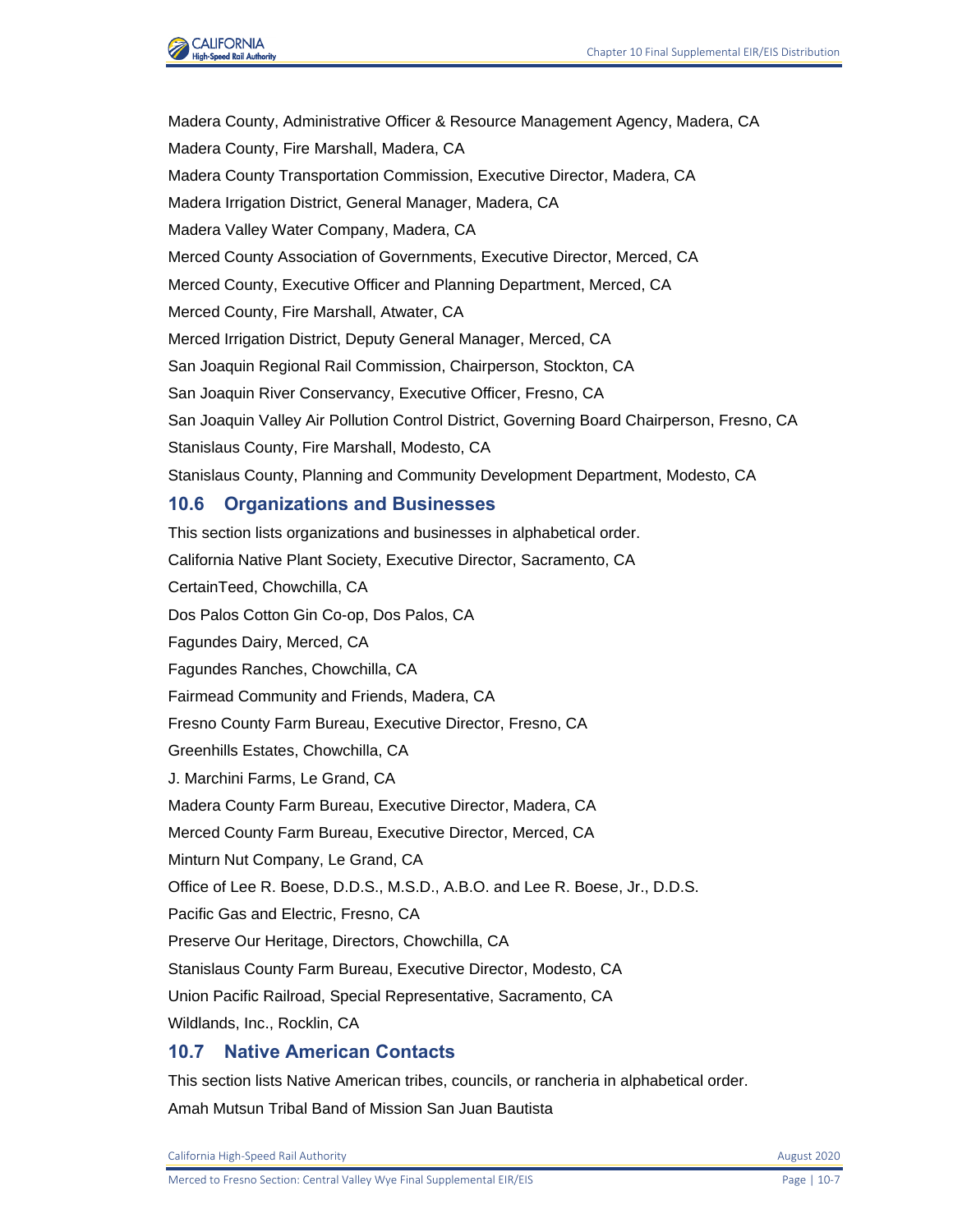

- Big Sandy Rancheria of Western Mono Indians of California
- California Valley Miwok Tribe\*\*
- Choinumni Tribe of Yokuts
- Chowchilla Tribe of Yokuts\*\*
- Cold Springs Rancheria of Mono Indians\*\*
- Dumna Wo Wah Tribal Government
- Dunlap Band of Mono Indians
- Kings River Choinumni Farm Tribe
- North Fork Mono Tribe\*\*
- North Fork Rancheria Band of Mono Indians\*\*
- North Valley Yokuts\*\*
- Picayune Rancheria of the Chukchansi Indians
- Santa Rosa Rancheria Tachi Yokut Tribe
- Sierra Nevada Native American Coalition
- Southern Sierra Miwok Nation
- Table Mountain Rancheria\*\*
- Tule River Indian Tribe of California\*\*
- Wuksache Indian Tribe/Eshom Valley Band
- \*\* denotes Section 106 Consulting Party

# **10.8 Schools and Districts**

This section lists the schools and districts in alphabetical order. Alview-Dairyland School District Alview Elementary School Atwater Elementary School District Chowchilla Elementary School District Chowchilla Seventh-day Adventist School Chowchilla Union High School District Dos Palos-Oro Loma Joint Unified School District El Capitan High School El Nido Elementary School District Fairmead Elementary School Gustine Unified School District Le Grand Union Elementary School District Le Grand Union High School District Los Banos Unified School District Madera Unified School District Merced City School District

August 2020 California High-Speed Rail Authority